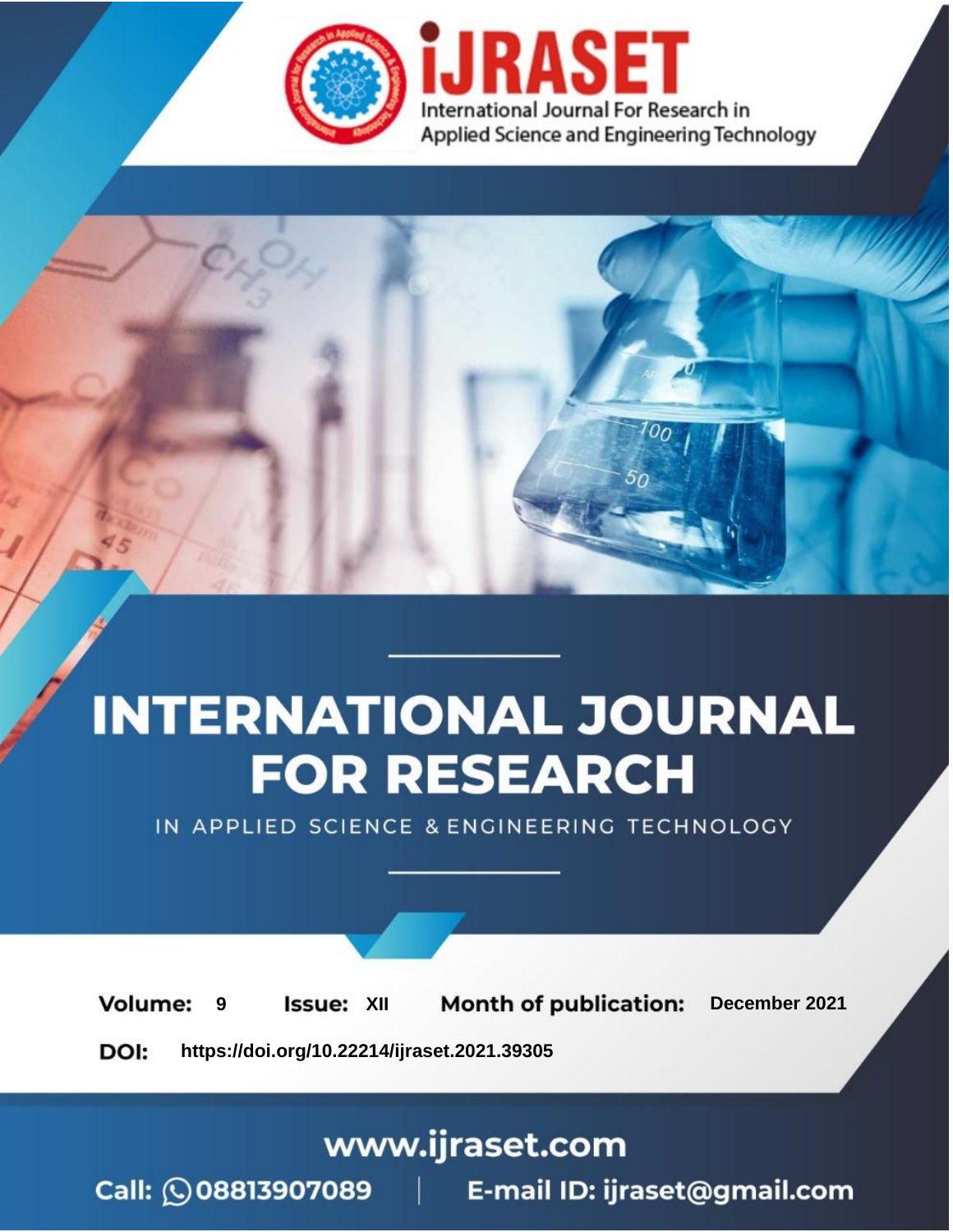### **Biological Synthesis of Green Nanoparticles through a Variety of Sources and Their Applications**

Sameera Peri<sup>1</sup>, Dr. Santosh Anand<sup>2</sup> *<sup>1</sup>REVA University, School of Applied Sciences <sup>2</sup>Guide*

*Abstract: Nanotechnology is a creating part of drug sciences wherein the particles reach out in nanosizes and end up being more responsive when appeared differently in relation to their novel partners. Nanoparticle synthesis utilizing microorganisms and plants by green synthesis innovation is naturally protected, cost-effective, and environment-friendly. This development is especially repaying similarly as diminishing the noxious quality brought about by the ordinarily coordinated Nanoparticles. The compelling conveyance of medications and tissue designing using nanotechnology displayed fundamental commitments in translational examination identified with the drug items and their applications. Nanotechnology related to science leads to a high level space of nanobiotechnology that includes living substances of both prokaryotic and eukaryotic beginning like algae, cyanobacteria, actinomycetes, bacteria, viruses, yeasts, fungi, and plants. This review makes a brief introduction of environment friendly Nanoparticles and their implementations.*

### **I. INTRODUCTION**

Nanotechnology is the part of science which manages the assessment of materials in nanorange, which ranges from 1 to 100 nanometers. Research and studies in the area of nanotechnology has been improved quickly all through the world. Nanoparticles have risen to prominence lately because of their broad applications in assortment of fields including diagnostics, biomarkers, cell labeling, antimicrobial agents, medication delivery, and cancer therapy. In spite of the capability of filling in the area of nanotechnology, there are still a few stresses over the potential dangers and impacts of nanoparticles on the climate and human wellbeing. Green chemistry was created as an alternative to the use of damaging processes and products to the environment.

The two procedures for preparation of nanoparticles: The top down approach, where a huge structure is dismantled into smaller components using various techniques like grinding, milling, sputtering, thermal/laser ablation, etc; and the bottom-up approach, To construct a huge nanostructure, material is generated from the atomic level utilizing various chemical, physical, or biological reactions; methods include chemical reduction, electrochemical methods and sono decomposition

### *A. Green Synthesis of Nanoparticles*

Because of its low toxicity, cost adequacy, ecofriendliness, and speed, plant-mediated production of metal nanoparticles is gaining traction. Plants are also a good source of bioactive plant secondary metabolites like polysaccharides, proteins, polyphenols, flavonoids, terpenoids, tannins, alkaloids, amines, ketones, and aldehydes, which behave as reducing, settling and capping agents in the transformation of metal ions to metal nanoparticles, prompting in the production of desirable nanoparticles with predefined attributes.

### *B. Natural Synthesis of Nanoparticles*

Traditional methods have been utilized for past numerous years, but studies have shown that green approaches are more effective for the generation of NPs because they have fewer risks of failure, minimal expense, and are simpler to characterize. Organisms have evolved to be able to survive in situations with high metal concentrations. These organisms might modify the compound idea of the poisonous metals by bringing down their harmfulness or making them nontoxic. The "consequence" of an organism's resistance mechanism to a certain metal is the production of nanoparticles.

### *C. Bacteria Mediated Synthesis of Nanoparticles*

Bacterial species have been broadly used for business biotechnological applications like bioremediation, genetic designing, and bioleaching. A range of bacterial species are used in the synthesis of metallic and other unique nanoparticles. Metal oxide nanoparticles have been widely synthesized using prokaryotic bacteria and actinomycetes.

The following are some examples of bacterial strains that have been widely used to produce bioreduced silver nanoparticles with various dimension morphologies: SH10 Phaeocystis antarctica, Pseudomonas proteolytica, Bacillus amyloliquefaciens, Bacillus indicus, Bacillus cecembensis, Enterobacter cloacae, Geobacter spp., Arthrobacter gangotriensis, Corynebacterium sp. SH09, and Shewanella oneidensis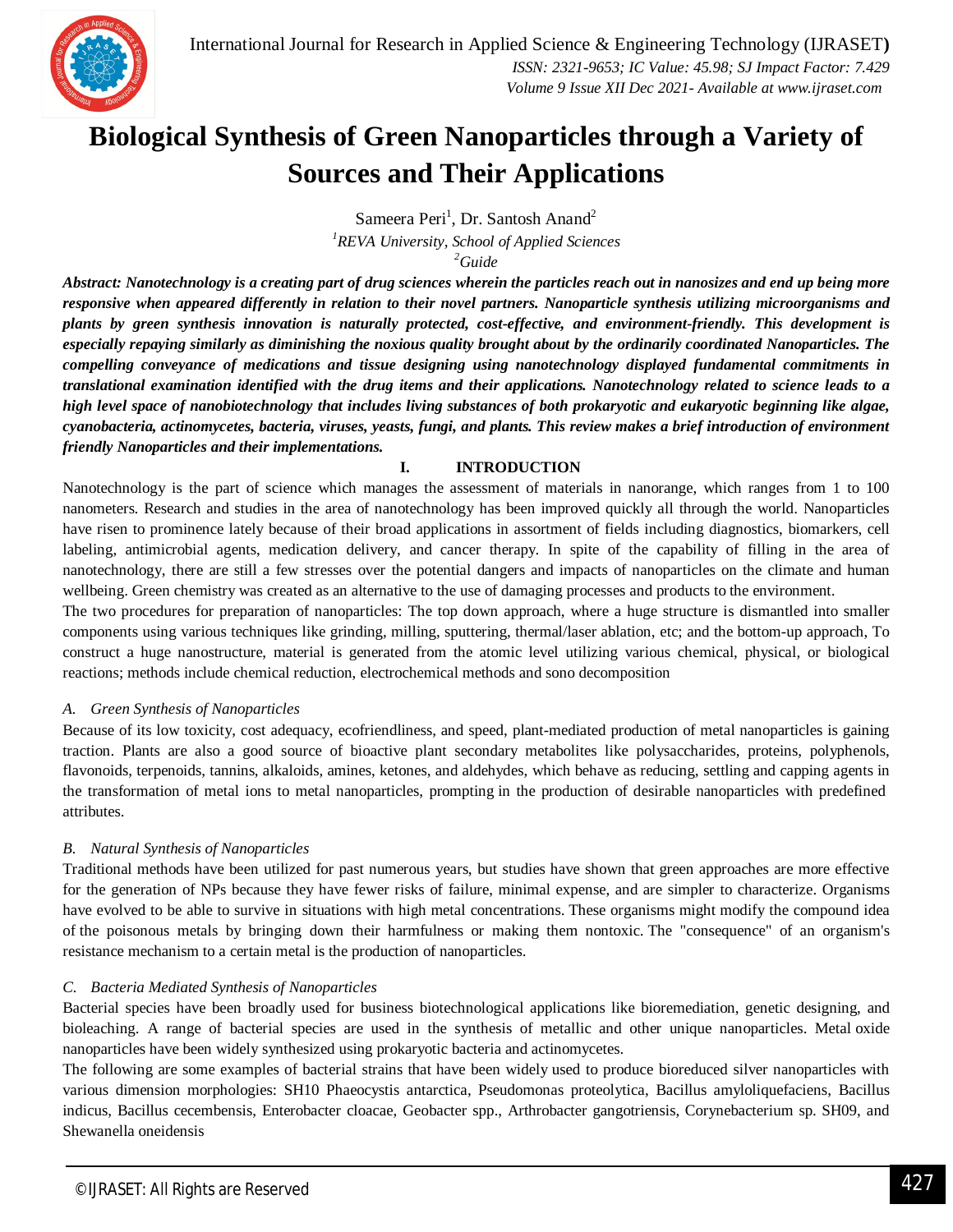

#### *D. Fungi Mediated Synthesis of Nanoparticles*

The manufacture of metal oxide nanoparticles by fungi is also a vastly more efficient technique for creating monodispersed nanoparticles with well-defined morphologies. Fungi are widely used for Nanoparticle synthesis as a result of the existence of a wide range of intracellular enzymes, protein and reducing components in them. Fungi produce more amounts of Nanoparticles than bacteria. The use of fungus for Nanoparticle manufacturing offers a number of advantages over bacteria, including higher surface area offered by the fungal mycelia, easier downstream processing, and a lower cost.

Because of its applicability in a variety of industries, such as antimicrobials and electronics, the manufacture of Silver Nanoparticles utilizing fungus has been a focus of research.

The following are examples of various fungus which are used to produce silver Nanoparticles Rhizopus nigricans, Aspergillus fumigates, Phanerochaete chrysosporium, Aspergillus favus, Aspergillus Niger, Fusarium solani

#### *E. Yeast Mediated Synthesis of Nanoparticles*

Because of their wide surfaces, yeasts may absorb and collect a considerable amount of deadly metals from their surroundings. To adapt to harmful metals, yeast utilizes a variety of detoxifying processes such as bio-precipitation, chelation, extracellular sequestration, and bio-sorption. During Nanoparticle synthesis, these yeast-adapted processes are employed to create and enhance the durability of nanoparticles, resulting in changes in particle size, particle characteristics, and location.

The following are examples of various Yeast which are used to produce Nanoparticles MKY3, Saccharimyces cerevisae broth

#### *F. Actinomycetes Mediated Synthesis of Nanoparticles*

Actinomycetes are gram-positive, non-motile soil bacteria that resemble fungus in appearance. Actinomycetes produce nanoparticles of diverse forms. Techniques such as FT-IR, TEM, UV-vis, SEM, AFM, XRD, and DLS have been used to characterize NPs generated from actinomycetes. The microbially generated AgNPs employing Actinomycetes were shown to be extremely hazardous to bacteria, and smaller AgNPs created by the microbiological approach displayed more antibacterial activity than their chemical moieties.

#### *G. Plant Mediated Synthesis of Nanoparticles*

Plants are believed to be more favorable for green Nanoparticle manufacturing than microorganisms since they are nonpathogenic and several routes have been carefully investigated. Various plants have been used to create a wide range of metal nanoparticles. The optical, thermal, magnetic, physical, chemical, and electrical characteristics of these nanoparticles are all distinct.

To further investigate the many uses of metal oxide nanoparticles produced by plant leaf extracts, several researchers have used a green manufacturing approach. To make AuNps and AgNPs, researchers used a variety of plants, including Aloe barbadensis Miller, Avena sativa, Medicago sativa Osimum sanctum, Citrus Limon, Azadirachta indica, Coriandrum sativa.

#### *H. Process of Silver Nanoparticles Extraction from Plants*

Leaves are collected and taxonomically identified Washed with distilled water and allowed to dry Crushed with electrical lab blender to make a powder 25g leaf powder is added to 250mL distilled water (80°C, 3hr) Filtered through Whatman filter paper (4<sup>o</sup>C) 10mL of leaf extract is added to 90mL of 1mM aq. AgNO<sub>3</sub> Heated at 80 °C, 3hr (color changes from Yellow to Dark brown) (Centrifugation 15,000 X g , 20min) , 3 times Cp-AgNPs are formed and freeze dried and stored at 4 °C for further use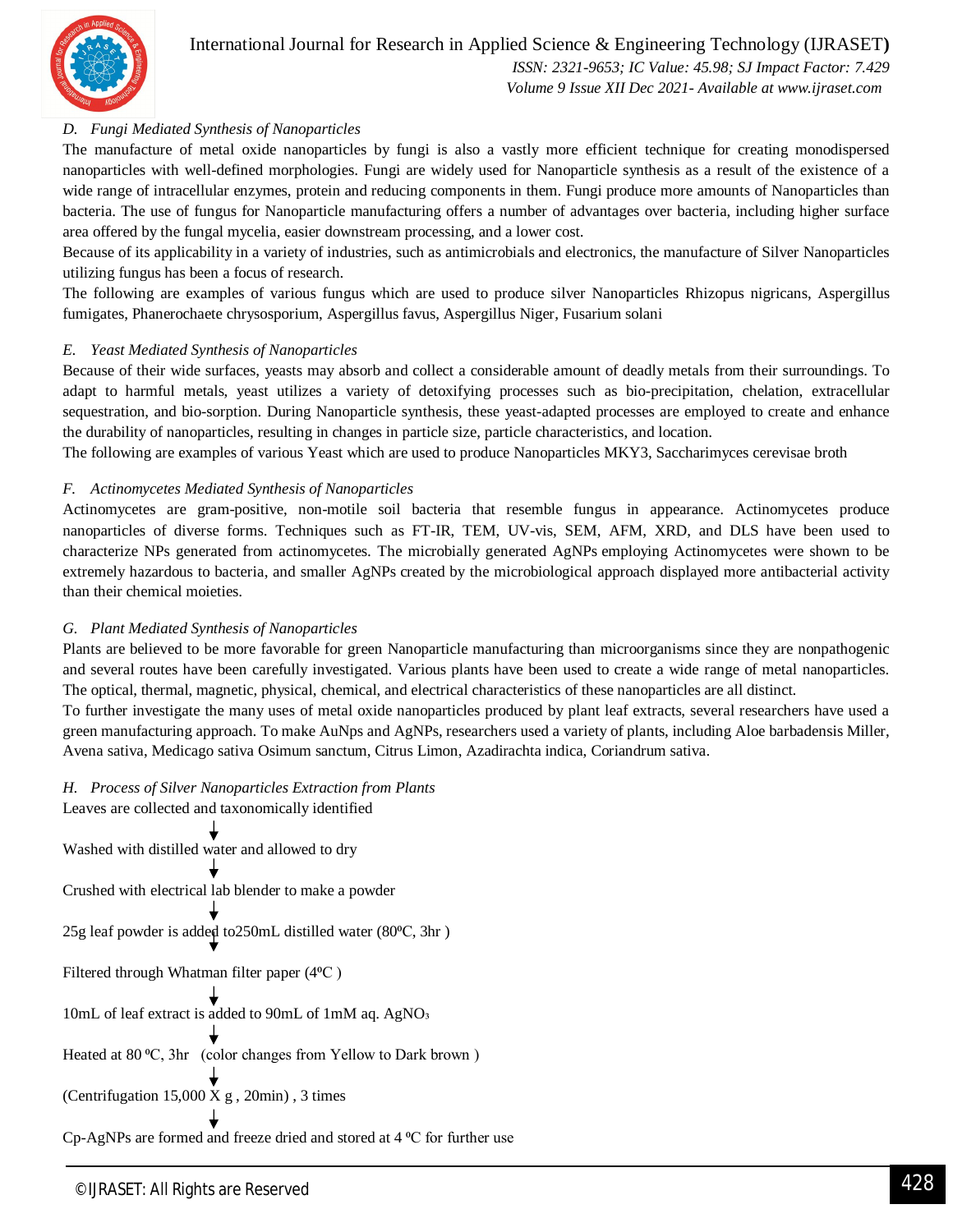

International Journal for Research in Applied Science & Engineering Technology (IJRASET**)**  *ISSN: 2321-9653; IC Value: 45.98; SJ Impact Factor: 7.429*

 *Volume 9 Issue XII Dec 2021- Available at www.ijraset.com*

#### **II. APPLICATIONS OF GREEN SYNTHESIZED NANOPARTICLES**

#### *A. Antimicrobial Activity*

Because of the developing microbial resistance to traditional antiseptics and antibiotics, several investigations have been conducted to improve antimicrobial activities. The metallic nanoparticles successfully inhibit various bacteria species, according to in vitro antimicrobial investigations. Microbial resistance to antimicrobial medicines has progressively increased over time, posing a significant hazard to public health. To combat microorganisms, several nanoparticles use numerous processes at the same time.

#### *B. Water Treatment*

The use of nanoparticles for water purification has gotten a lot of interest because of their ability to be both adsorbents and filters. Magnetic Nanoparticles (MNPs) are likewise super-magnetic and have a large surface area. Thus, MNPs are also utilized to remove harmful heavy metals from polluted water, such as cations, natural organic matter, biological contaminants, and organic pollutants, such as nitrates, fluoride, and arsenic.

#### *C. Dentistry*

The term "Nano dentistry" refers to the application of nanotechnology in the dental discipline. Oral disease prevention medications, prosthesis, and tooth implantation all employ nanoparticles. Nanomaterials can also carry oral fluid or medications, preventing and treating some oral diseases (such as oral cancer) and ensuring a high level of oral health care.

#### *D. Agriculture*

Nanotechnology in agriculture may considerably improve the efficiency of agricultural inputs, and so nanoparticles provide a key means to maintain the long-term growth of agro ecosystems. For possible uses in agriculture, Nano-plant growth promoters, Nanopesticides, Nanofertilizers, Nano-herbicides, agrochemical encapsulated Nanocarrier systems, and so on have been created. Nano-plant growth promoters, Nanopesticides, Nanofertilizers, Nano-herbicides, agrochemical encapsulated Nanocarrier systems, and other agricultural nanotechnologies have been created.

#### *E. Drug Delivery*

Nanotechnology's application in medicine, especially medication delivery, is expected to grow substantially. Many compounds are now being researched for medication delivery and, more especially, cancer treatment. The dangers presented by utilizing nanoparticles for medicine administration go beyond those posed by chemicals in traditional delivery matrices. Nanoparticles are chosen as possible medication carriers because of their tiny size, high surface to volume ratio, and rapid diffusion. The exact composition of the Nanoparticle formulation determines the possible contact with tissues and cells, as well as the potential toxicity.

#### **III. CONCLUSION**

Because traditional NP development methods are expensive and create highly hazardous products, it is urgent to limit the risk of toxicity in the environment from the many chemicals employed in physical and chemical procedures. "Green synthesis" is one of the alternative methods for generating NPs that has been discovered. Various natural extracts (biocomponents such as plant, bacterium, fungus, yeast, and plant extract) have been used as efficient resources for the synthesis and/or production of materials in this study. Green nanoparticles are used in a variety of industries, including dentistry, pharmaceuticals, bio-sensing, medication delivery, and many more.

#### **REFERENCES**

- [1] Rafique M, Sadaf I, Rafique MS, et al. A review on green synthesis of silver nanoparticles and their applications. Artif Cells Nanomedicine Biotechnol. 2017;45:1272–1291.
- [2] Varma RS. Greener approach to nanomaterials and their sustainable applications. Curr Opin Chem Eng. 2012;1:123–128.
- [3] Mathur P, Jha S, Ramteke S, et al. Pharmaceutical aspects of silver nanoparticles. Artif Cells Nanomedicine Biotechnol. 2017;46:1–12.
- [4] Nadagouda MN, Varma RS. Green synthesis of silver and palladium nanoparticles at room temperature using coffee and tea extract. Green Chem. 2008;10:859–862
- [5] Hofmann MR, Martin ST, Choi W, Bahnemann DW. Environmental appli- cations of semiconductor photocatalysis. Chem Rev. 1995;95:69–96. https://doi.org/10.1021/cr00033a004.
- [6] Huang X, El-Sayed IH, Qian W, El-Sayed MA. Cancer cell imaging and photothermal therapy in the near-infrared region by using gold nanorods. J Am Chem Soc. 2006;128:2115–20. https://doi.org/10.1021/ ja057254a.
- [7] Kim JS, Kuk E, Yu KN, et al. Antimicrobial efects of silver nanoparti- cles. Nanomed Nanotechnol Biol Med. 2007;3:95–101. https://doi. org/10.1016/j.nano.2006.12.001.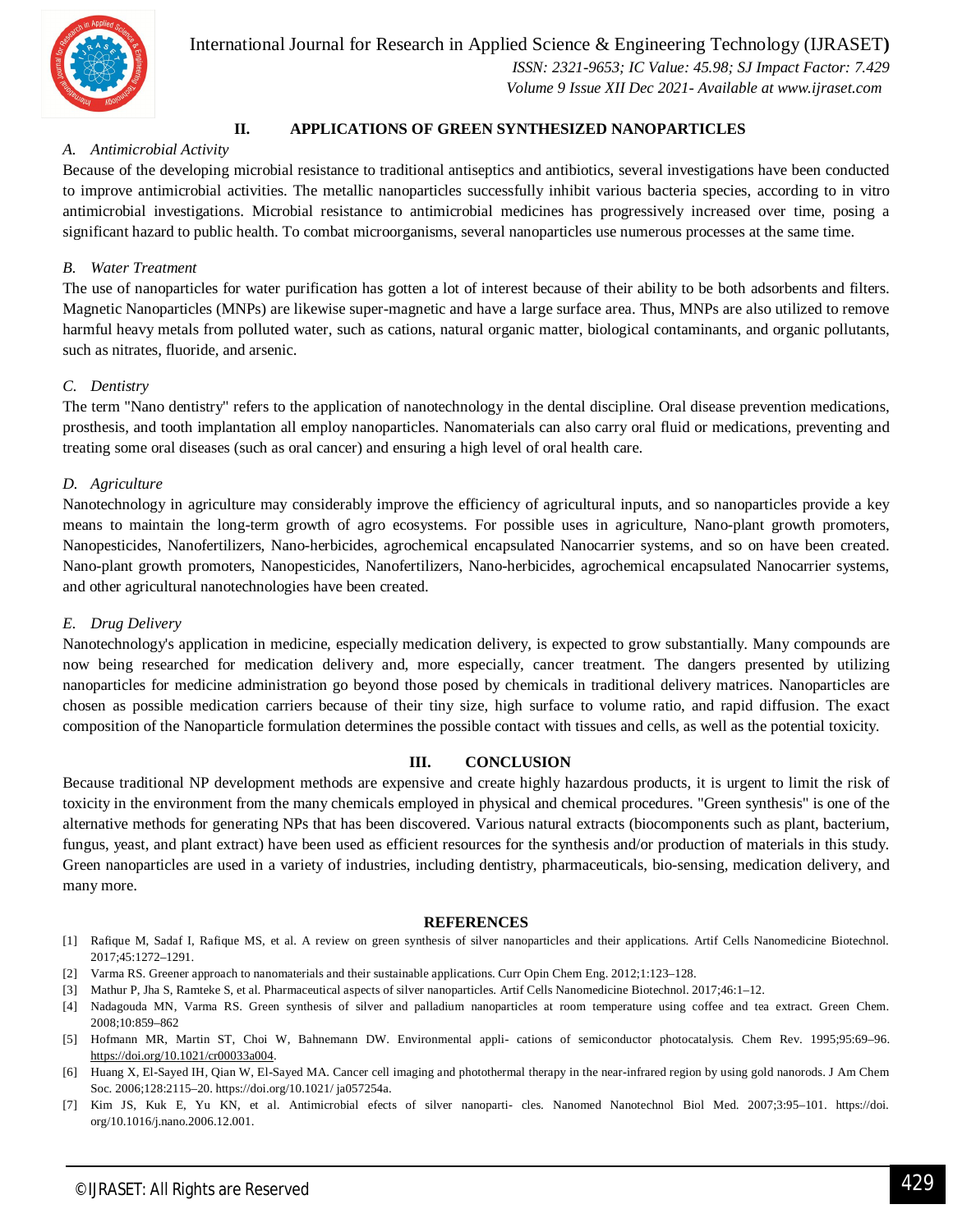#### International Journal for Research in Applied Science & Engineering Technology (IJRASET**)**



 *ISSN: 2321-9653; IC Value: 45.98; SJ Impact Factor: 7.429*

 *Volume 9 Issue XII Dec 2021- Available at www.ijraset.com*

- [8] Laurent S, Forge D, Port M, et al. Magnetic iron oxide nanoparticles: synthesis, stabilization, vectorization, physicochemical characteriza- tions, and biological applications. Chem Rev. 2008;108:2064–110. https ://doi.org/10.1021/cr068445e.
- [9] Livage J, Henry M, Sanchez C. Sol–gel chemistry of transition metal oxides. Prog Solid State Chem. 1988;18:259–341. https://doi. org/10.1016/0079- 6786(88)90005-2.
- [10] O'Neal DP, Hirsch LR, Halas NJ, et al. Photo-thermal tumor ablation in mice using near infrared-absorbing nanoparticles. Cancer Lett. 2016;209:171–6. https://doi.org/10.1016/j.canlet.2004.02.004.
- [11] Agnihotri, M., Joshi, S., Kumar, A., Zinjarde, S., and Kulkarni, S. (2009). Biosynthesis of gold nanoparticles by the tropical marine yeast Yarrowia lipolytica NCIM 3589. Mater. Lett. 63, 1231–1234. doi: 10.1016/j.matlet.2009.02.042
- [12] Ahmad, A., Mukherjee, P., Mandal, D., Senapati, S., Khan, M. I., Kumar, R., et al. (2002). Enzyme mediated extracellular synthesis of CdS nanoparticles by the fungus, Fusarium oxysporum. J. Am. Chem. Soc. 124, 12108–12109. doi: 10.1021/ja027296o
- [13] Ghosh, S., and Pal, T. (2007). Interparticle coupling effect on the surface plasmon resonance of gold nanoparticles: from theory to applications. Chem. Rev. 107, 4797–4862. doi: 10.1021/cr0680282
- [14] Goswami L, Kim K-H, Deep A, et al. Engineered nano particles: nature, behavior, and effect on the environment. J Environ Manag. 2017;196:297–315
- [15] De Marco, B.A.; Rechelo, B.S.; Tótoli, E.G.; Kogawa, A.C.; Salgado, H.R.N. Evolution of green chemistry and its multidimensional impacts: A review. Saudi Pharm. J. 2019, 27, 1–8. [CrossRef] [PubMed]
- [16] Hurst, G.A. Systems thinking approaches for international green chemistry education. Curr. Opin. Green Sustain. Chem. 2020, 21, 93–97. [CrossRef]
- [17] Hurst, G.A. Systems thinking approaches for international green chemistry education. Curr. Opin. Green Sustain. Chem. 2020, 21, 93–97. [CrossRef]
- [18] Hurst, G.A. Systems thinking approaches for international green chemistry education. Curr. Opin. Green Sustain. Chem. 2020, 21, 93–97. [CrossRef]
- [19] Gupta, R., and Xie, H. (2018). Nanoparticles in daily life: applications, toxicity and regulations. J. Environ. Pathol. Toxicol. Oncol. 37, 209–230. doi: 10.1615/JEnvironPatholToxicolOncol.2018026009
- [20] Kalimuthu, K., Babu, R., Venkataraman, D., and Gurunathan, S. (2008). Biosynthesis of silver nanocrystals by Bacillus licheniformis. Colloids Surf. B Biointerfaces 65, 150–153. doi: 10.1016/j.colsurfb.2008.02.018